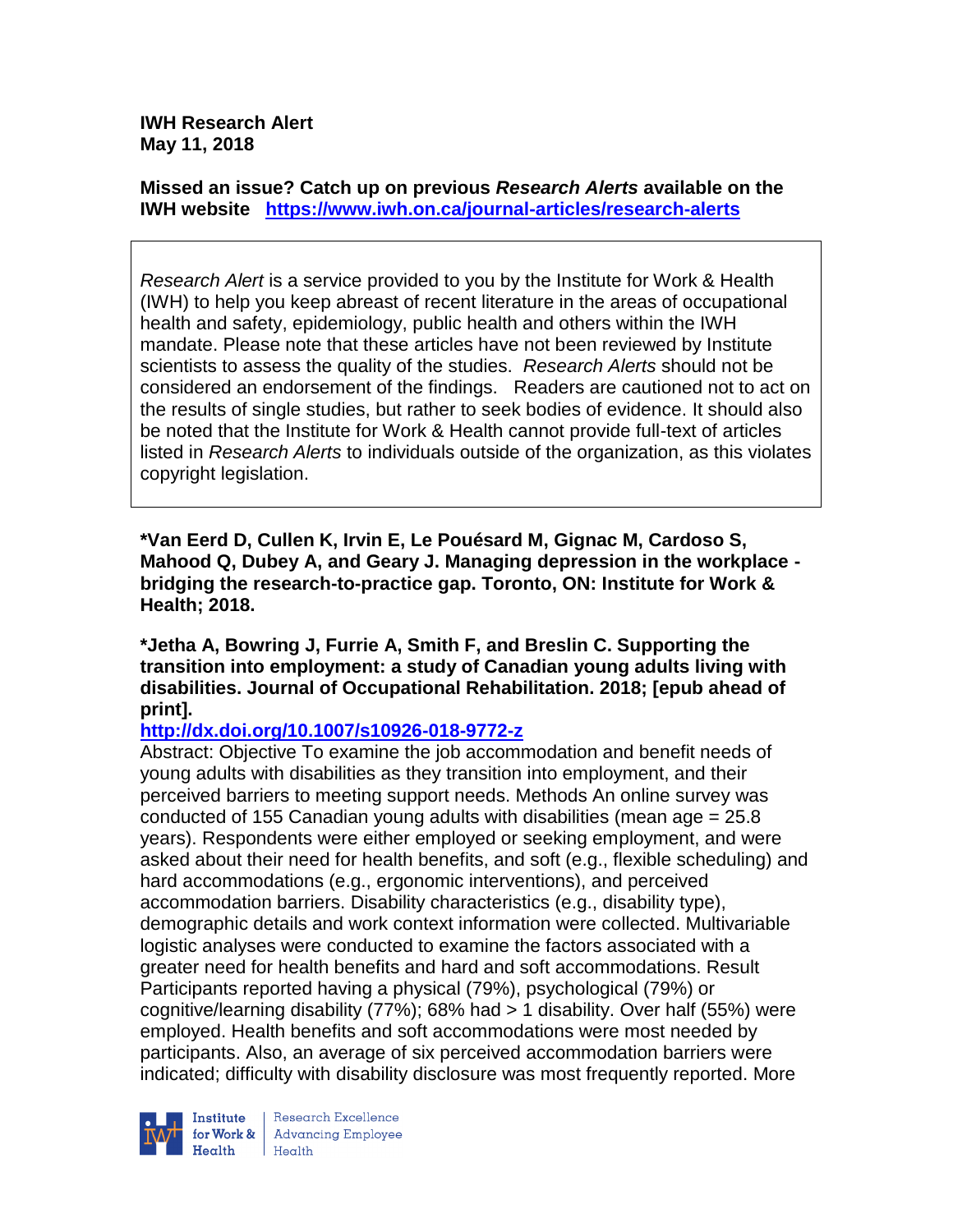perceived accommodation barriers were associated with a greater need for health benefits (OR 1.17, 95% CI 1.04-1.31) and soft accommodations (OR 1.13, 95% CI 1.01-1.27). A psychological disability was a associated with a greater need for health benefits (OR 2.91, 95% CI 1.09-7.43) and soft accommodations (OR 3.83, 95% CI 1.41-10.42). Discussion Employers can support the employment of young adults with disabilities through provision of extended health benefits and soft accommodations. Addressing accommodation barriers could minimize unmet workplace need, and improve employment outcomes for young adults with disabilities as they begin their career and across the life course

## **\*Johansen T, Lund T, Jensen C, Momsen AH, Eftedal M, Oyeflaten I, Braathen TN, Stapelfeldt CM, Amick B, and Labriola M. Cross-cultural adaptation of the Work Role Functioning Questionnaire 2.0 to Norwegian and Danish. Work. 2018; 59(4):471-478.**

**<http://dx.doi.org/10.3233/WOR-182705>[open access]** Abstract: BACKGROUND: A healthy and productive working life has attracted attention owing to future employment and demographic challenges. OBJECTIVE: The aim was to translate and adapt the Work Role Functioning Questionnaire (WRFQ) 2.0 to Norwegian and Danish. METHODS: The WRFQ is a selfadministered tool developed to identify health-related work limitations. Standardised cross-cultural adaptation procedures were followed in both countries' translation processes. Direct translation, synthesis, back translation and consolidation were carried out successfully. RESULTS: A pre-test among 78 employees who had returned to work after sickness absence found idiomatic issues requiring reformulation in the instructions, four items in the Norwegian version, and three items in the Danish version, respectively. In the final versions, seven items were adjusted in each country. Psychometric properties were analysed for the Norwegian sample  $(n = 40)$  and preliminary Cronbach's alpha coefficients were satisfactory. A final consensus process was performed to achieve similar titles and introductions. CONCLUSIONS: The WRFQ 2.0 crosscultural adaptation to Norwegian and Danish was performed and consensus was obtained. Future validation studies will examine validity, reliability, responsiveness and differential item response. The WRFQ can be used to elucidate both individual and work environmental factors leading to a more holistic approach in work rehabilitation

**Aghazadeh-Attari J, Mobaraki K, Ahmadzadeh J, Mansorian B, and Mohebbi I. Quality of observational studies in prestigious journals of occupational medicine and health based on Strengthening the Reporting of Observational Studies in Epidemiology (STROBE) Statement: a crosssectional study. BMC Research Notes. 2018; 11(1):266.**

**<http://dx.doi.org/10.1186/s13104-018-3367-9>[open access]** Abstract: OBJECTIVE: The present study applied the Strengthening the Reporting of Observational Studies in Epidemiology (STROBE) statement to observational studies published in prestigious occupational medicine and health



Research Excellence for Work & Advancing Employee<br>Health Health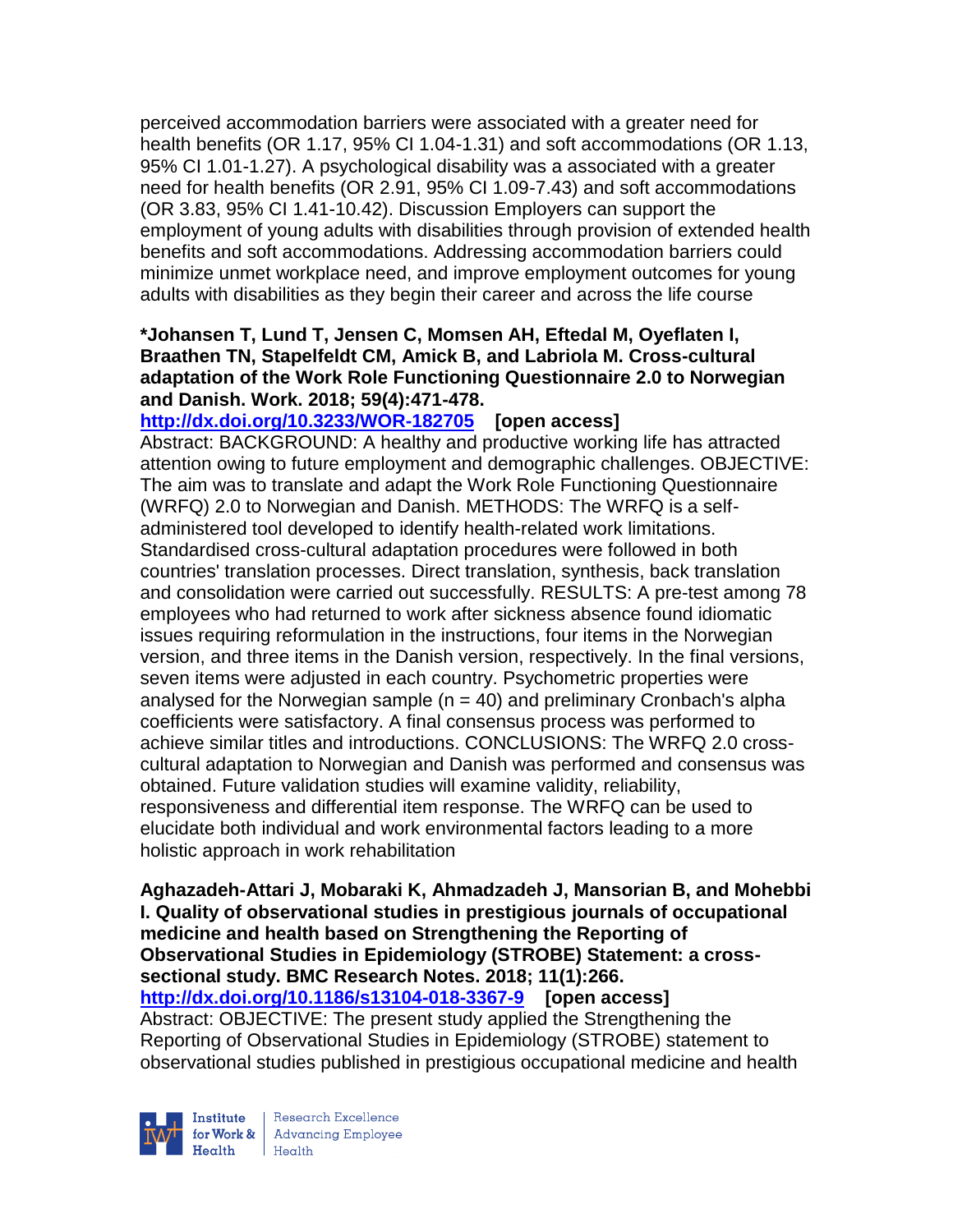journals. RESULTS: A total of 60 articles was evaluated. All sub-items were reported in 63.74% (95% confidence interval [CI], 56.24-71.24%), not reported in 29.70% (95% CI, 20.2-39.2%), and not applicable in 6.56% (95% CI, 4.86- 8.26%) of the studies. Of the 45 sub-items investigated in this survey, eight were reported 100% of the time, 13 were addressed in more than 90% of the articles, 22 were included in more than 75% of the studies, and 27 sub-items were applied in more than 50% of the articles published in the journals included in this study

# **Baker PMA, Linden MA, LaForce SS, Rutledge J, and Goughnour KP. Barriers to employment participation of individuals with disabilities: addressing the impact of employer (MIS) perception and policy. American Behavioral Scientist. 2018; [epub ahead of print].**

**<http://dx.doi.org/10.1177/0002764218768868>[open access]** Abstract: Although progress has been made toward the objective of increased employment for people with disabilities, the 17.2% employment rate of people with disabilities stands in distressing contrast to the 65% rate of those without disabilities. This article summarizes the results of a comparative survey of representative academic literature and industry publications related to employer policies and practices that can affect workforce participation of individuals with disabilities. Emergent themes include variance in employer perspectives on hiring of individuals with disabilities, impact of perceived versus actual cost as a hiring barrier, and the perceived mismatch of education and/or skills to job qualifications among applicants with disabilities. These themes represent key areas to probe in subsequent research. The research objective is to identify focal points in the industry literature, representative of employer and industry (demand side) points of view that differ from those generally portrayed in the academic literature (more generally, supply side). Findings from a thematic analysis of industry publications can provide (1) evidenced based background to assist in crafting targeted policy to address employer awareness, (2) informed development of industry guidance on topics that may assist employers to achieve a more inclusive workplace, and (3) insights applicable to addressing barriers to broadening participation by technical, scientific, and engineering trained individuals with disabilities

## **Bellman S, Burgstahler S, and Chudler EH. Broadening participation by including more individuals with disabilities in STEM: promising practices from an engineering research center. American Behavioral Scientist. 2018; [epub ahead of print].**

**<http://dx.doi.org/10.1177/0002764218768864>[open access]** Abstract: This article describes successful practices for including individuals with disabilities (e.g., leaders, students, faculty researchers, advisory board members) in the Center for Sensorimotor Neural Engineering (CSNE), an Engineering Research Center funded by the National Science Foundation. The methods, tools, and materials presented in this article can be used by others seeking to



Research Excellence for Work & | Advancing Employee Health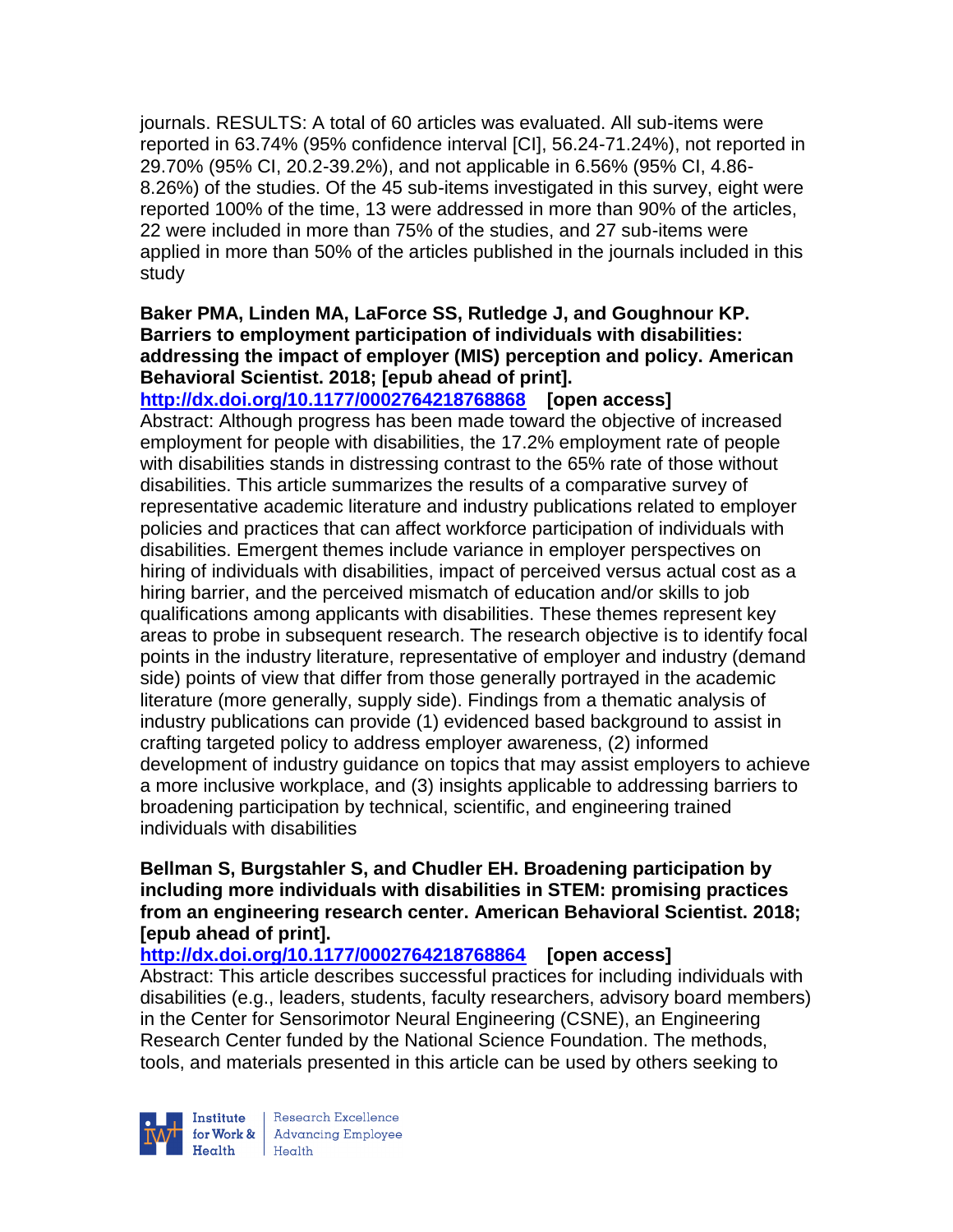increase the inclusion of individuals with disabilities in postsecondary science, technology, engineering, and mathematics (STEM) programs. Methods are employed to ensure that the CSNE is welcoming and accessible to individuals with a wide range of abilities and to recruit individuals with disabilities into significant roles that support the Center?s mission. These efforts have resulted in the engagement of individuals with disabilities in the Center?s operations, activities, and research at a higher rate when compared with all Engineering Research Centers

# **Bernstrom VH. Long working hours and sickness absence: a fixed effects design. BMC Public Health. 2018; 18(1):578.**

**<http://dx.doi.org/10.1186/s12889-018-5473-y>[open access]** Abstract: BACKGROUND: While long working hours seem to lead to impaired health, several studies have also shown that long working hours are related to lower levels of sickness absence. Previous studies on the relationship between long working hours and sickness absence have compared those who work long hours to those who do not, looking only at between-individual correlations. Those results might therefore reflect relatively stable differences between employees who typically work long hours and employees who typically do not. The aim of the present study is to examine within-individual correlations between long working hours and sickness absence. METHODS: Records from the Human Resources department in a large Norwegian hospital from 2012 to 2015 provided objective data on both working hours and sickness absence. Two analyses were performed: a prospective cohort analysis to replicate the results from previous between-individual analyses and a second analysis of within-individual correlations using a fixed effect design. RESULTS: In line with existing research, both between-individual and within-individual analyses showed a negative relationship between long working hours (> 48 h/week) and short-term sickness absence (1-8 days) and no significant difference in incidence of long-term sickness absence (> 8 days). CONCLUSIONS: The results indicate that the negative relationship between long working hours and sickness absence is not due only to relatively stable individual differences between those who typically work long hours and those who do not. The results from both analyses therefore still contrast with previous research showing a negative relationship between long working hours and other health indicators

#### **Bontemps S, Barlet-Ghaleb C, Mediouni Z, Besse C, Bonsack C, Wild P, and Danuser B. Long title: protocol for evaluating a consultation for suffering at work in French-speaking Switzerland. Contemporary Clinical Trials Communications. 2018; 9:71-76.**

**<http://dx.doi.org/10.1016/j.conctc.2017.12.002>[open access]** Abstract: Introduction: Psychosocial suffering entails human, social and economic costs. In Switzerland, 34.4% of workers report chronic work-related stress. Our medical Consultation for Suffering at Work aims to preserve-or restore-the patient's capacity to act and make decisions after a diagnosis of



Research Excellence for Work & | Advancing Employee  $Heath$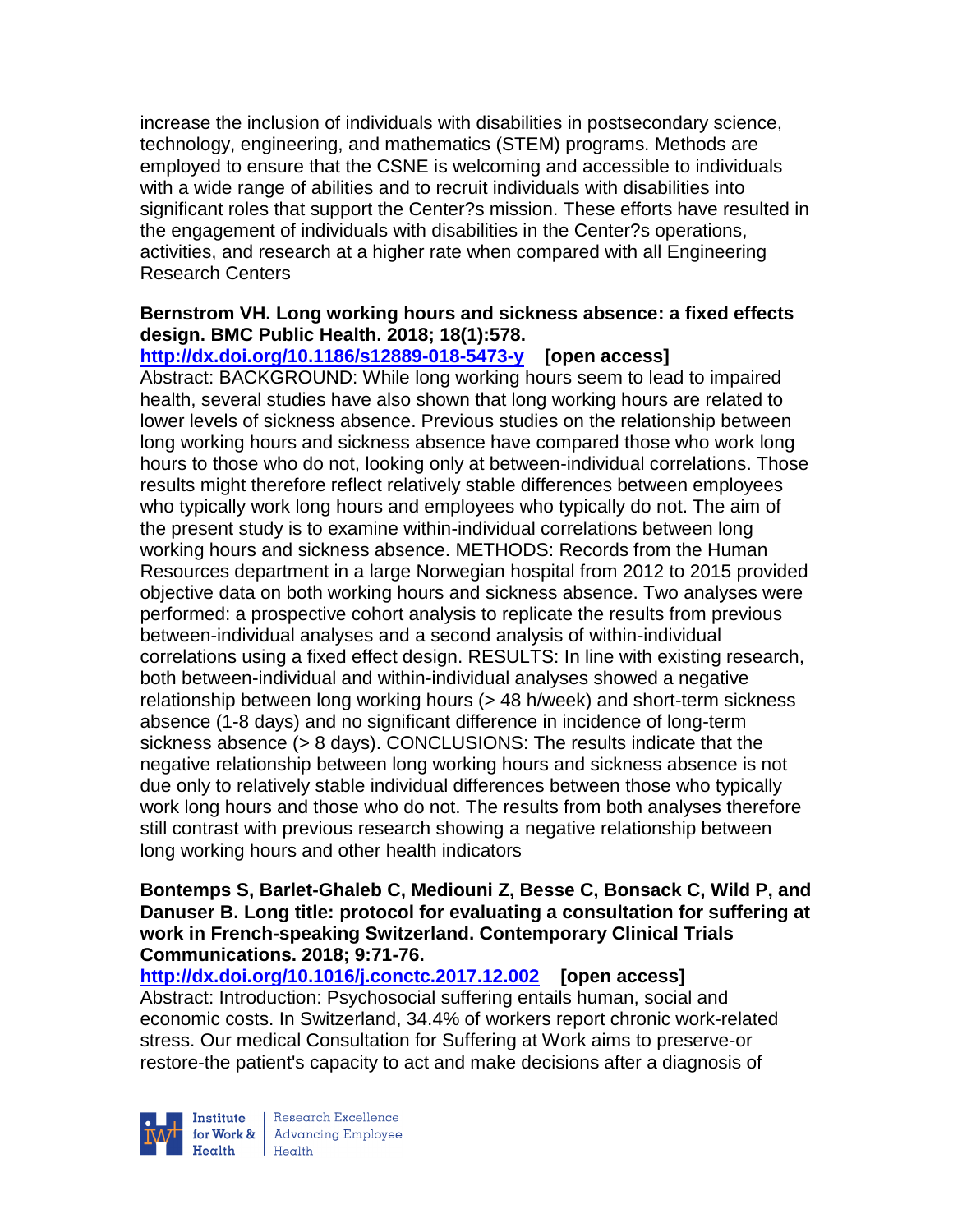work-related psychological suffering; it also aims to help employees get back to or remain at work. Our hypothesis is that the dynamic of the consultation itself and adherence to its medical advice are active factors of these results. Objectives: Understand changes in patients' work and health status 12 months after a Consultation for Suffering at Work. Determine the effects of the consultation on health and working status via identified active factors: the consultation dynamic and the ability to adhere to the consultation's advice. Evaluate the consultation's effects qualitatively. Materials and Methods: This longitudinal, monocentric study with a quasi-experimental design will include patients consulting between 1 January and 31 December 2018. Changes in patients' work and health status will be analysed using data collected via questionnaires at 0, 3 and 12 months. Qualitative data will be collected via a semi-structured telephone interview 3 months after the consultation. The quantitative part will include 150-170 patients; the qualitative part will include 30. Conclusion: This exploratory research project will provide a better understanding of issues of work-related psychological suffering and effective strategies to support patients. The absence of a control group and the impossibility of applying a randomised controlled design are constraints on this study

**Fliesser M, De Witt Huberts J, and Wippert PM. Education, job position, income or multidimensional indices? Associations between different socioeconomic status indicators and chronic low back pain in a German sample: a longitudinal field study. BMJ Open. 2018; 8(4):e020207. <http://dx.doi.org/10.1136/bmjopen-2017-020207>[open access]** Abstract: OBJECTIVE: To investigate associations between socioeconomic status (SES) indicators (education, job position, income, multidimensional index) and the genesis of chronic low back pain (CLBP). DESIGN: Longitudinal field study (baseline and 6-month follow-up). SETTING: Four medical clinics across Germany. PARTICIPANTS: 352 people were included according to the following criteria: (1) between 18 and 65 years of age, (2) intermittent pain and (3) an understanding of the study and the ability to answer a questionnaire without help. Exclusion criteria were: (1) pregnancy, (2) inability to stand upright, (3) inability to give sick leave information, (4) signs of serious spinal pathology, (5) acute pain in the past 7 days or (6) an incomplete SES indicators questionnaire. OUTCOME MEASURES: Subjective intensity and disability of CLBP. RESULTS: Analysis showed that job position was the best single predictor of CLBP intensity, followed by a multidimensional index. Education and income had no significant association with intensity. Subjective disability was best predicted by job position, succeeded by the multidimensional index and education, while income again had no significant association. CONCLUSION: The results showed that SES indicators have different strong associations with the genesis of CLBP and should therefore not be used interchangeably. Job position was found to be the single most important indicator. These results could be helpful in the planning of back pain care programmes, but in general, more research on the relationship between SES and health outcomes is needed



Research Excellence for Work & | Advancing Employee Health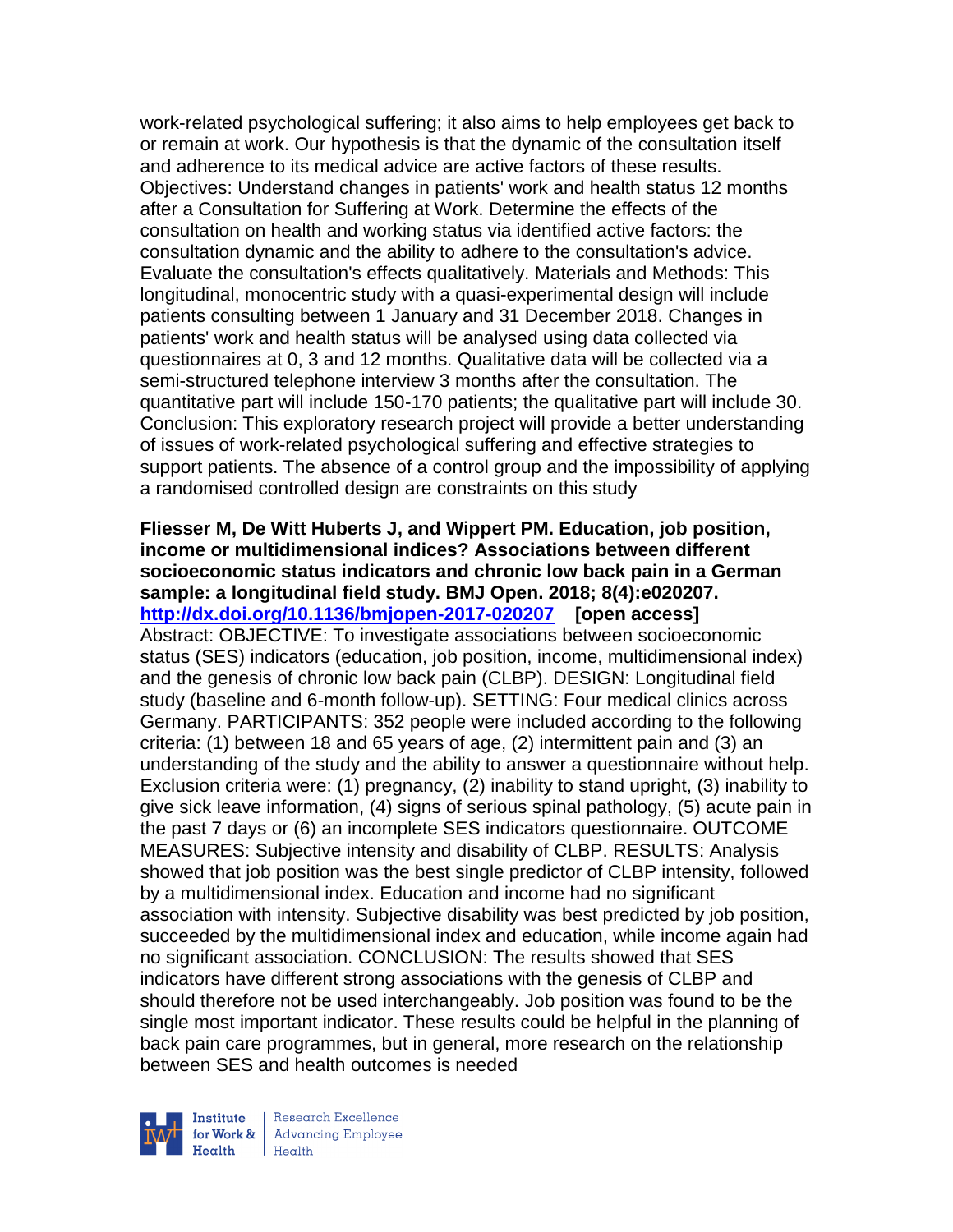# **Fouquet N, Bodin J, Chazelle E, Descatha A, and Roquelaure Y. Use of multiple data sources for surveillance of work-related chronic low-back pain and disc-related sciatica in a French region. Annals of Work Exposures and Health. 2018; [epub ahead of print].**

# **<http://dx.doi.org/10.1093/annweh/wxy023>**

Abstract: Objectives: To compare the data of the French workers' compensation system (WCS) and three surveillance networks, and to determine the possibility of identifying the industry sectors most in need of programs for prevention of lowback pain (LBP). Methods: This study compared four databases and two types of indicators in a west central region of France: \* surveillance of musculoskeletal symptoms in the working population [LBP and disc-related sciatica (DRS) indicators; Cosali study] \* surveillance of uncompensated work-related diseases (LBP and DRS indicators) \* surveillance of lumbar disc surgery (LDS) in the general population (DRS indicator) \* French WCS (disc herniation with radiculopathy caused by vibration or handling of materials; DRS indicator) People aged 20-59 were studied. The prevention index (PI) was used to rank industry sectors according to the number of cases and the prevalence/incidence rate. Results: Construction and manufacturing were the first sectors in terms of PI for men in all databases and indicators. Moreover, transport and agriculture were not consistently highlighted. For women, manufacturing was the leading sector (except for the LDS study: health sector), followed by the health sector. Specific epidemiologic surveillance networks (LDS and Cosali studies) provided ranking of the greatest number of sectors out of the 17 classified. For DRS indicators, the LDS study classified 13 sectors for both genders, and for LBP indicators, the Cosali study ranked 8 and 7 sectors in men and women, respectively. Conclusions: The results showed the complementarity of the four surveillance programs. A multi-component surveillance system allowed detection of industry sectors most in need of prevention programs

# **Hango D and LaRochelle-Cote S. Association between the frequency of cannabis use and selected social indicators. Insights on Canadian Society. 2018; May:1-18.**

**<http://www.statcan.gc.ca/pub/75-006-x/2018001/article/54968-eng.pdf>**

**Jeong HS, Suh BS, Kim SG, Kim WS, Lee WC, Son KH, and Nam MW. Comparison of work-related musculoskeletal symptoms between male cameramen and male office workers. Annals of Occupational and Environmental Medicine. 2018; 30:28.**

**<http://dx.doi.org/10.1186/s40557-018-0243-y>**

Abstract: Background: Previous studies have classified cameramen's job as physiologically heavy work and identified the risk factors of work-related musculoskeletal disorders (WRMDs) in cameramen. However, those studies limited their research subjects to cameramen. In this study, we compared the frequency and severity of WRMDs between cameramen and office workers. Methods: A total of 293 subjects working in four broadcasting companies in

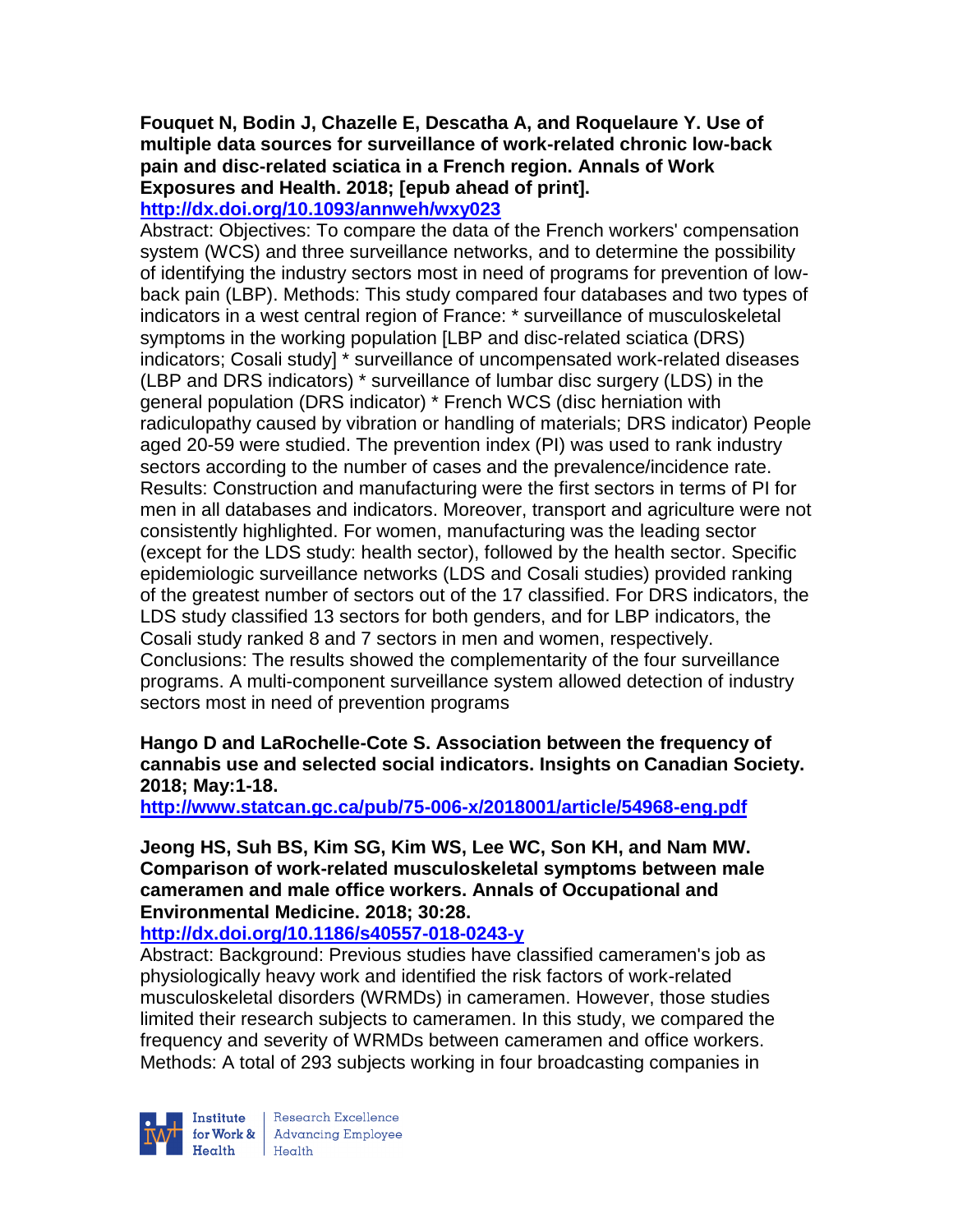Korea were recruited. A questionnaire survey was conducted for a month, starting in October 2016. The subjects were divided into cameramen and office workers according to their occupation. We compared the frequency and severity of WRMDs and ergonomic risk assessment results between the two groups. Results: The high-risk WRMD group had a higher proportion of cameramen than office workers. Moreover, the high ergonomic risk group also had a higher proportion of cameramen than office workers for WRMDs in the upper extremities and waist+lower extremities. In the multivariable-adjusted model comparing cameramen and office workers, the odds ratio (OR) with 95% confidence interval (95% CI) for high-risk WRMDs was 3.50 (95% CI: 1.92-7.72) for the upper extremities and 3.18 (95% CI: 1.62-6.21) for the waist and the lower extremities. The ORs by body parts were 3.11 (95% CI: 1.28-7.57) for the neck, 3.90 (95% CI: 1.79-8.47) for the shoulders, and 4.23 (95% CI: 1.04-17.18) for the legs and feet. Conclusions: Our study suggests that cameramen are at high risk of WRMDs. Workplace improvements and management of the neck, shoulders, and lower extremities, which are susceptible to WRMDs, are necessary to prevent musculoskeletal disorders among cameramen

**Levere M, Hyde JS, and Liu S. Disability beneficiary work activity, 2002 - 2014: evidence from the Social Security Administration's Disability Analysis File (DAF). Washington, D.C.: Center for Studying Disability Policy, Mathematica Policy Research; 2018.** 

**[https://www.mathematica-mpr.com/our-publications-and](https://www.mathematica-mpr.com/our-publications-and-findings/publications/disability-beneficiary-work-activity-2002-2014-evidence-from-the-social-security-administrations)[findings/publications/disability-beneficiary-work-activity-2002-2014](https://www.mathematica-mpr.com/our-publications-and-findings/publications/disability-beneficiary-work-activity-2002-2014-evidence-from-the-social-security-administrations) [evidence-from-the-social-security-administrations](https://www.mathematica-mpr.com/our-publications-and-findings/publications/disability-beneficiary-work-activity-2002-2014-evidence-from-the-social-security-administrations)**

**Miller R, Sevak P, and Honeycutt T. State vocational rehabilitation agencies' early implementation experiences with pre-employment transition services. Washington, D.C.: Rehabilitation Research and Training Center on VR Practices and Youth; 2018.**

**[https://www.mathematica-mpr.com/our-publications-and](https://www.mathematica-mpr.com/our-publications-and-findings/publications/state-vocational-rehabilitation-agencies-early-implementation-experiences-with-pre-employment)[findings/publications/state-vocational-rehabilitation-agencies-early](https://www.mathematica-mpr.com/our-publications-and-findings/publications/state-vocational-rehabilitation-agencies-early-implementation-experiences-with-pre-employment)[implementation-experiences-with-pre-employment](https://www.mathematica-mpr.com/our-publications-and-findings/publications/state-vocational-rehabilitation-agencies-early-implementation-experiences-with-pre-employment)**

**Smith R, Hall KE, Etkind P, and Van DM. Current marijuana use by industry and occupation - Colorado, 2014-2015. Morbidity and Mortality Weekly Report. 2018; 67(14):409-413.** 

**<http://dx.doi.org/10.15585/mmwr.mm6714a1>[open access]**

Abstract: The effects of marijuana use on workplace safety are of concern for public health and workplace safety professionals. Twenty-nine states and the District of Columbia have enacted laws legalizing marijuana at the state level for recreational and/or medical purposes. Employers and safety professionals in states where marijuana use is legal have expressed concerns about potential increases in occupational injuries, such as on-the-job motor vehicle crashes, related to employee impairment. Data published in 2017 by the Colorado Department of Public Health and Environment (CDPHE) showed that more than



**Institute** Research Excellence<br> **for Work &** Advancing Employee<br> **Health** Health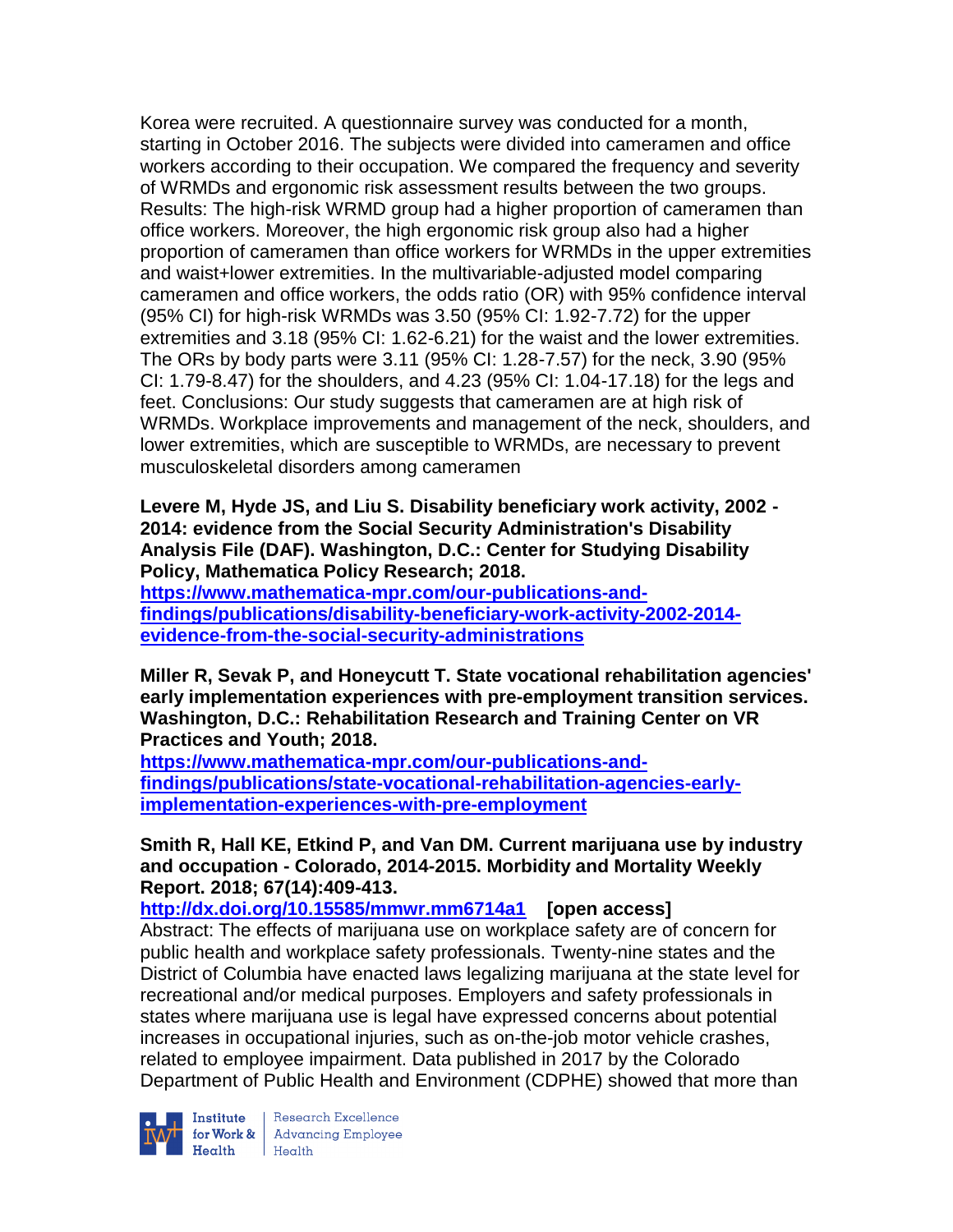one in eight adult state residents aged >/=18 years currently used marijuana in 2014 (13.6%) and 2015 (13.4%) (1). To examine current marijuana use by working adults and the industries and occupations in which they are employed, CDPHE analyzed data from the state's Behavioral Risk Factor Surveillance System (BRFSS) regarding current marijuana use (at least 1 day during the preceding 30 days) among 10,169 persons who responded to the current marijuana use question. During 2014 and 2015, 14.6% of these 10,169 Colorado workers reported current marijuana use, with the highest reported prevalence among workers in the Accommodation and Food Services industry (30.1%) and Food Preparation and Serving (32.2%) occupations. Understanding the industries and occupations of adults with reported marijuana use can help direct and maximize impact of public health messaging and potential safety interventions for adults

#### **Stochkendahl MJ, Larsen OK, Nim CG, Axen I, Haraldsson J, Kvammen OC, and Myburgh C. Can chiropractors contribute to work disability prevention through sickness absence management for musculoskeletal disorders? A comparative qualitative case study in the Scandinavian context. Chiropractic and Manual Therapies. 2018; 26:15. <http://dx.doi.org/10.1186/s12998-018-0184-0>**

Abstract: Background: Despite extensive publication of clinical guidelines on how to manage musculoskeletal pain and back pain in particular, these efforts have not significantly translated into decreases in work disability due to musculoskeletal pain. Previous studies have indicated a potential for better outcomes by formalized, early referral to allied healthcare providers familiar with occupational health issues. Instances where allied healthcare providers of comparable professional characteristics, but with differing practice parameters, can highlight important social and organisational strategies useful for informing policy and practice. Currently, Norwegian chiropractors have legislated sickness certification rights, whereas their Danish and Swedish counterparts do not. Against the backdrop of legislative variation, we described, compared and contrasted the views and experiences of Scandinavian chiropractors engaging in work disability prevention and sickness absence management. Methods: This study was embedded in a two-phased, sequential exploratory mixed-methods design. In a comparative qualitative case study design, we explored the experience of chiropractors regarding sickness absence management drawn from face-to-face, semi-structured interviews. We subsequently coded and thematically restructured their experiences and perceptions. Results: Twelve interviews were conducted. Thematically, chiropractors' capacity to support patients in sickness absence management revolved around four key issues: issues of legislation and politics; the rationale for being a sickness absence management partner; whether an integrated sickness absence management pathway existed/could be created; and finally, the barriers to service provision for sickness absence management. Conclusion: Allied health providers, in this instance chiropractors, with patient management expertise can fulfil a key role in



Research Excellence for Work & | Advancing Employee Health